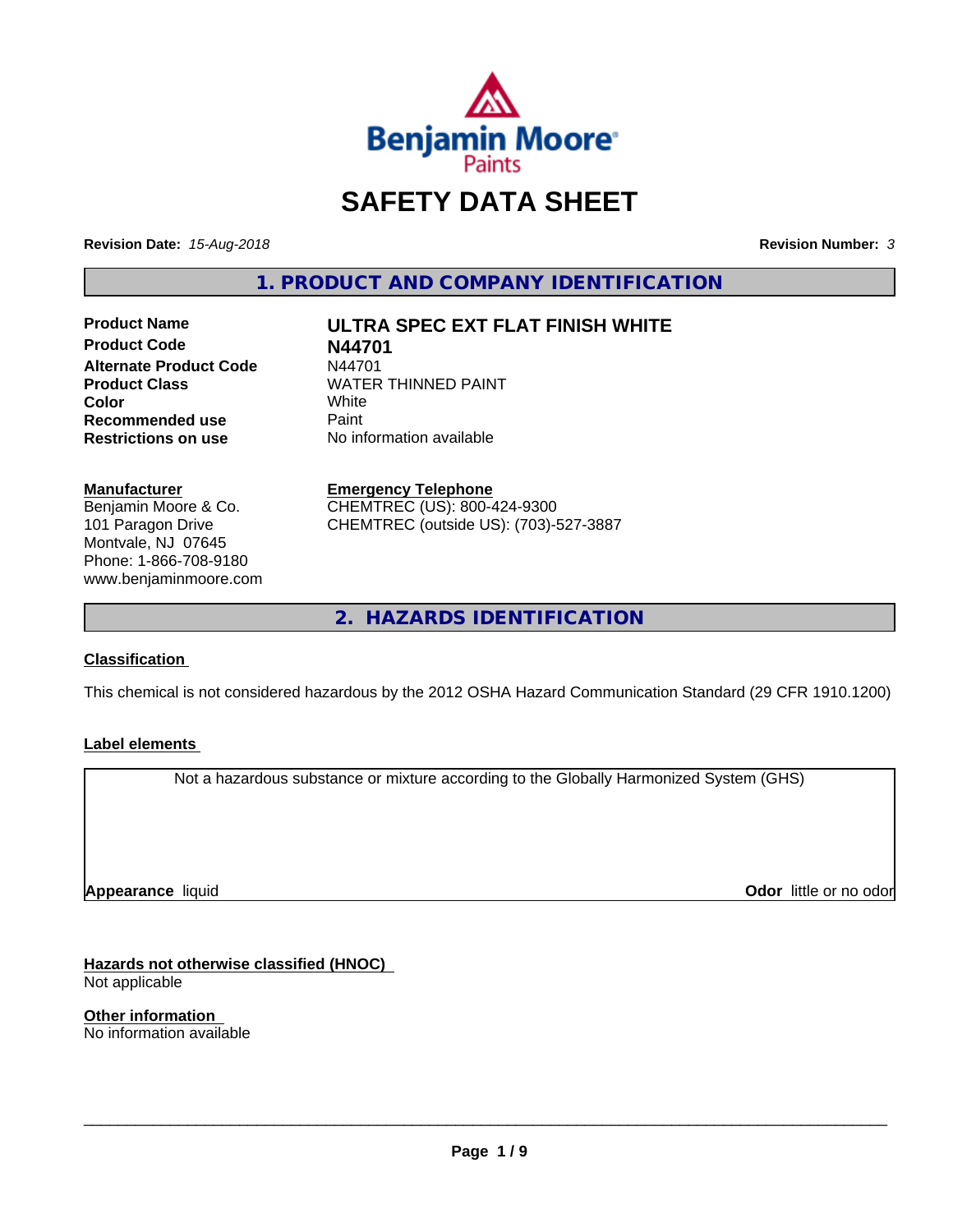# **3. COMPOSITION INFORMATION ON COMPONENTS**

| <b>Chemical name</b>            | <b>CAS No.</b> | Weight-% |
|---------------------------------|----------------|----------|
| Titanium dioxide                | 13463-67-7     |          |
| Zinc oxide                      | 1314-13-2      |          |
| Diatomaceous earth              | 61790-53-2     |          |
| Sodium C14-C16 olefin sulfonate | 68439-57-6     | U.5      |

|                                                  | 4. FIRST AID MEASURES                                                                                    |
|--------------------------------------------------|----------------------------------------------------------------------------------------------------------|
| <b>General Advice</b>                            | No hazards which require special first aid measures.                                                     |
| <b>Eye Contact</b>                               | Rinse thoroughly with plenty of water for at least 15 minutes and consult a<br>physician.                |
| <b>Skin Contact</b>                              | Wash off immediately with soap and plenty of water while removing all<br>contaminated clothes and shoes. |
| <b>Inhalation</b>                                | Move to fresh air. If symptoms persist, call a physician.                                                |
| Ingestion                                        | Clean mouth with water and afterwards drink plenty of water. Consult a physician<br>if necessary.        |
| <b>Most Important</b><br><b>Symptoms/Effects</b> | None known.                                                                                              |
| <b>Notes To Physician</b>                        | Treat symptomatically.                                                                                   |

**5. FIRE-FIGHTING MEASURES**

| <b>Suitable Extinguishing Media</b>                                              | Use extinguishing measures that are appropriate to local<br>circumstances and the surrounding environment.                                   |
|----------------------------------------------------------------------------------|----------------------------------------------------------------------------------------------------------------------------------------------|
| <b>Protective Equipment And Precautions For</b><br><b>Firefighters</b>           | As in any fire, wear self-contained breathing apparatus<br>pressure-demand, MSHA/NIOSH (approved or equivalent)<br>and full protective gear. |
| <b>Specific Hazards Arising From The Chemical</b>                                | Closed containers may rupture if exposed to fire or<br>extreme heat.                                                                         |
| <b>Sensitivity To Mechanical Impact</b>                                          | No                                                                                                                                           |
| <b>Sensitivity To Static Discharge</b>                                           | No.                                                                                                                                          |
| <b>Flash Point Data</b><br>Flash Point (°F)<br>Flash Point (°C)<br><b>Method</b> | Not applicable<br>Not applicable<br>Not applicable                                                                                           |
| <b>Flammability Limits In Air</b>                                                |                                                                                                                                              |
| Lower flammability limit:<br><b>Upper flammability limit:</b>                    | Not applicable<br>Not applicable                                                                                                             |
|                                                                                  |                                                                                                                                              |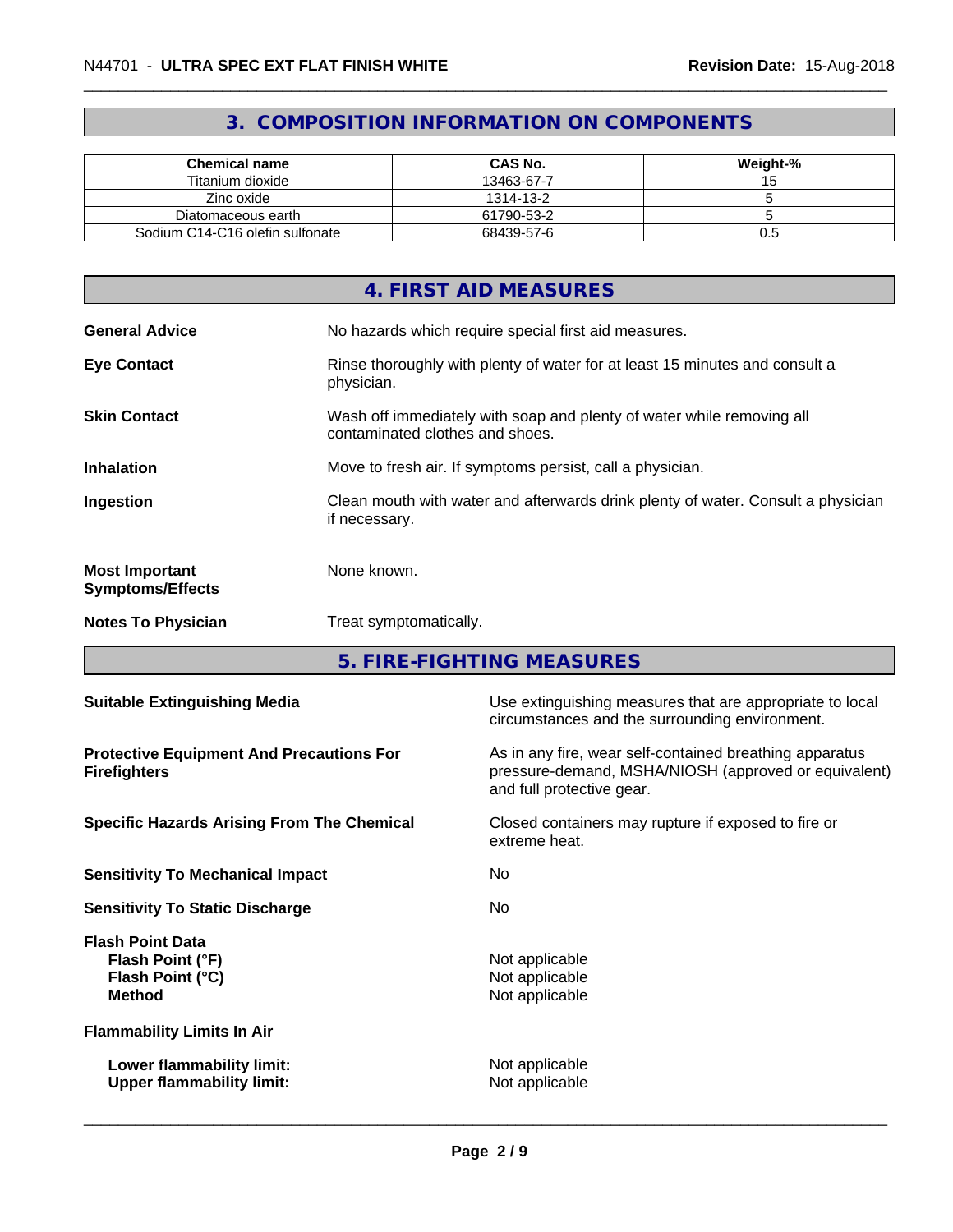# **NFPA Health:** 1 **Flammability:** 0 **Instability:** 0 **Special:** Not Applicable

#### **NFPA Legend**

- 0 Not Hazardous
- 1 Slightly
- 2 Moderate
- 3 High
- 4 Severe

*The ratings assigned are only suggested ratings, the contractor/employer has ultimate responsibilities for NFPA ratings where this system is used.*

*Additional information regarding the NFPA rating system is available from the National Fire Protection Agency (NFPA) at www.nfpa.org.*

# **6. ACCIDENTAL RELEASE MEASURES**

| <b>Personal Precautions</b>      | Avoid contact with skin, eyes and clothing. Ensure adequate ventilation.                                                                                                         |
|----------------------------------|----------------------------------------------------------------------------------------------------------------------------------------------------------------------------------|
| <b>Other Information</b>         | Prevent further leakage or spillage if safe to do so.                                                                                                                            |
| <b>Environmental precautions</b> | See Section 12 for additional Ecological Information.                                                                                                                            |
| <b>Methods for Cleaning Up</b>   | Soak up with inert absorbent material. Sweep up and shovel into suitable<br>containers for disposal.                                                                             |
|                                  | 7. HANDLING AND STORAGE                                                                                                                                                          |
| <b>Handling</b>                  | Avoid contact with skin, eyes and clothing. Avoid breathing vapors, spray mists or<br>sanding dust. In case of insufficient ventilation, wear suitable respiratory<br>equipment. |
| <b>Storage</b>                   | Keep container tightly closed. Keep out of the reach of children.                                                                                                                |
| <b>Incompatible Materials</b>    | No information available                                                                                                                                                         |

# **8. EXPOSURE CONTROLS/PERSONAL PROTECTION**

#### **Exposure Limits**

| <b>Chemical name</b> | <b>ACGIH TLV</b>          | <b>OSHA PEL</b>           |
|----------------------|---------------------------|---------------------------|
| Titanium dioxide     | 10 mg/m $3$ - TWA         | $15 \text{ ma/m}^3$ - TWA |
| Zinc oxide           | 2 mg/m <sup>3</sup> - TWA | 5 mg/m <sup>3</sup> - TWA |
|                      | 10 mg/m $3$ - STEL        | 15 mg/m $3$ - TWA         |
| Diatomaceous earth   | N/E                       |                           |
|                      |                           | 20 mppcf - TWA            |

#### **Legend**

ACGIH - American Conference of Governmental Industrial Hygienists Exposure Limits OSHA - Occupational Safety & Health Administration Exposure Limits N/E - Not Established

**Engineering Measures** Ensure adequate ventilation, especially in confined areas.

 $\overline{\phantom{a}}$  ,  $\overline{\phantom{a}}$  ,  $\overline{\phantom{a}}$  ,  $\overline{\phantom{a}}$  ,  $\overline{\phantom{a}}$  ,  $\overline{\phantom{a}}$  ,  $\overline{\phantom{a}}$  ,  $\overline{\phantom{a}}$  ,  $\overline{\phantom{a}}$  ,  $\overline{\phantom{a}}$  ,  $\overline{\phantom{a}}$  ,  $\overline{\phantom{a}}$  ,  $\overline{\phantom{a}}$  ,  $\overline{\phantom{a}}$  ,  $\overline{\phantom{a}}$  ,  $\overline{\phantom{a}}$ 

#### **Personal Protective Equipment**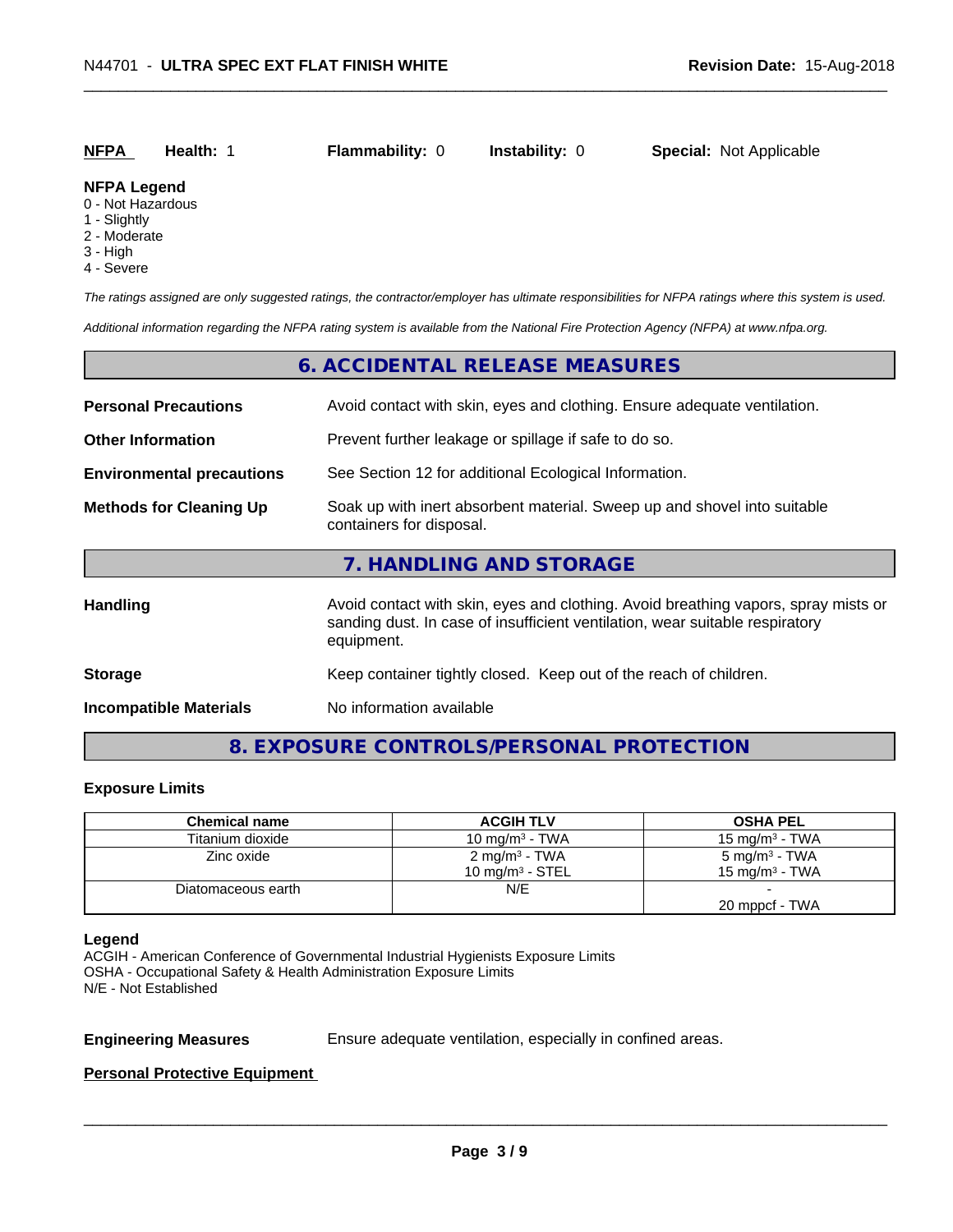| <b>Eye/Face Protection</b>    | Safety glasses with side-shields.                                        |
|-------------------------------|--------------------------------------------------------------------------|
| <b>Skin Protection</b>        | Protective gloves and impervious clothing.                               |
| <b>Respiratory Protection</b> | In case of insufficient ventilation wear suitable respiratory equipment. |
| Ivaiono Moscuros              | Avoid contact with skin, eves and clothing. Remove and wash contaminated |

**Hygiene Measures** Avoid contact with skin, eyes and clothing. Remove and wash contaminated clothing before re-use. Wash thoroughly after handling.

# **9. PHYSICAL AND CHEMICAL PROPERTIES**

**Appearance** liquid **Odor** little or no odor **Odor Threshold** No information available **Density (lbs/gal)** 11.2 - 11.6 **Specific Gravity** 1.34 - 1.39 **pH** No information available **Viscosity (cps)** No information available<br> **Solubility (ies)** No information available<br>
No information available **Solubility(ies)**<br> **No information available**<br> **Water solubility**<br> **Water solubility Evaporation Rate Evaporation Rate No information available Vapor pressure @20 °C (kPa)** No information available **Vapor density** No information available values and values of  $\alpha$  No information available **Wt. % Solids** 50 - 60<br> **Vol. % Solids** 50 - 40 **Vol. % Solids Wt.** % Volatiles 40 - 50 **Vol. % Volatiles** 60 - 70 **VOC Regulatory Limit (g/L)** < 50 **Boiling Point (°F)** 212 **Boiling Point**  $(^{\circ}C)$  100 **Freezing Point (°F)** 32 **Freezing Point (°C)** 0 **Flash Point (°F)** Not applicable **Flash Point (°C)** Not applicable **Method** Not applicable<br> **Flammability (solid, gas)** Not applicable Not applicable **Flammability** (solid, gas) **Upper flammability limit:**<br> **Lower flammability limit:** Not applicable Not applicable **Lower flammability limit:**<br> **Autoignition Temperature (°F)** Not applicable havailable **Autoignition Temperature (°F) Autoignition Temperature (°C)** No information available **Decomposition Temperature (°F)** No information available **Decomposition Temperature (°C)**<br> **Partition coefficient**<br> **Partition coefficient**<br> **Partition coefficient** 

**No information available No information available** 

# **10. STABILITY AND REACTIVITY**

| <b>Reactivity</b>                       | Not Applicable                           |
|-----------------------------------------|------------------------------------------|
| <b>Chemical Stability</b>               | Stable under normal conditions.          |
| <b>Conditions to avoid</b>              | Prevent from freezing.                   |
| <b>Incompatible Materials</b>           | No materials to be especially mentioned. |
| <b>Hazardous Decomposition Products</b> | None under normal use.                   |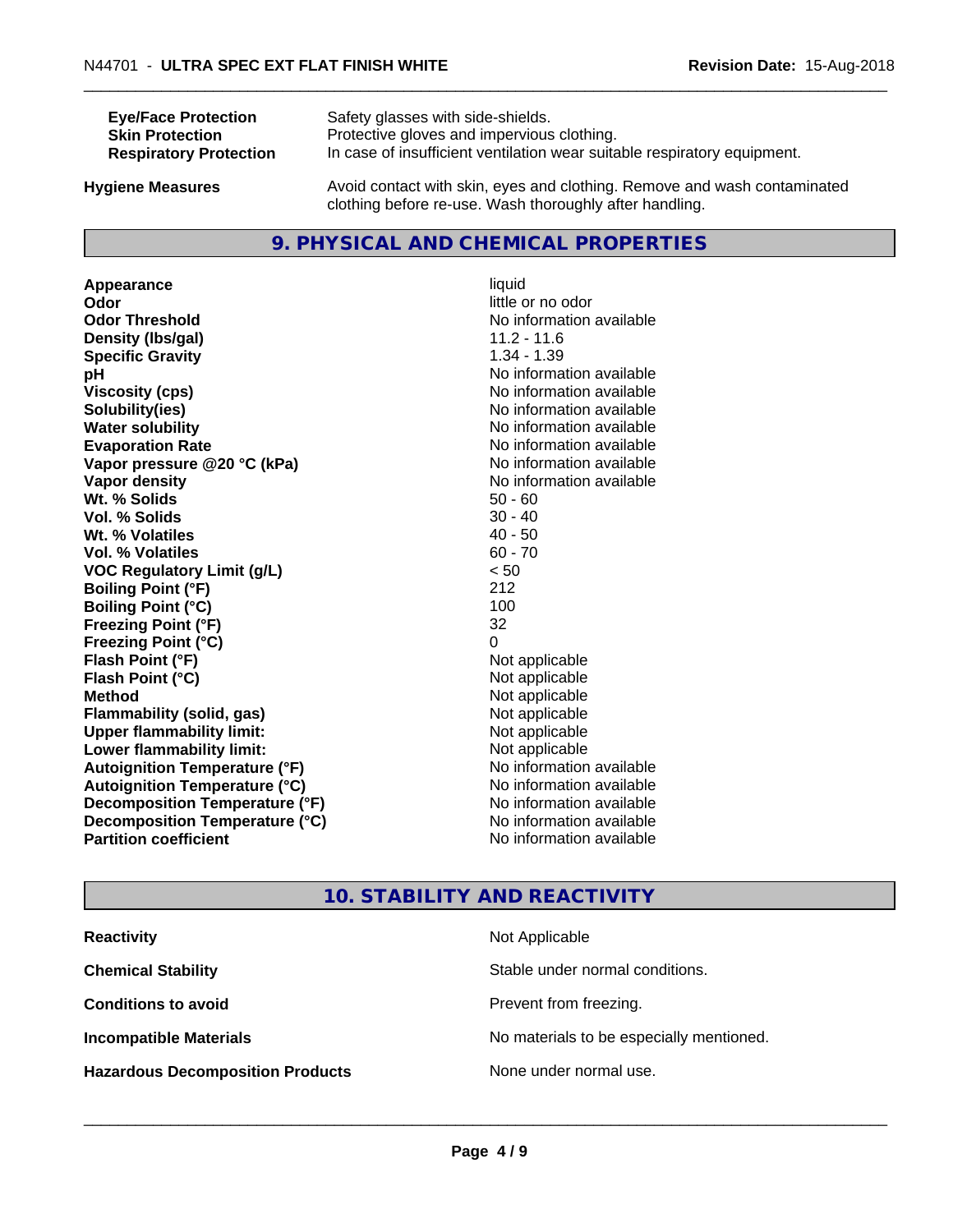| Possibility of hazardous reactions                                                                                                                                                                                                                                                                                                                                                                                                                                                                      |             |                                                                                                                                                                                                                                                                                                                                                                                                                                                                                                                                                                                  | None under normal conditions of use. |             |
|---------------------------------------------------------------------------------------------------------------------------------------------------------------------------------------------------------------------------------------------------------------------------------------------------------------------------------------------------------------------------------------------------------------------------------------------------------------------------------------------------------|-------------|----------------------------------------------------------------------------------------------------------------------------------------------------------------------------------------------------------------------------------------------------------------------------------------------------------------------------------------------------------------------------------------------------------------------------------------------------------------------------------------------------------------------------------------------------------------------------------|--------------------------------------|-------------|
|                                                                                                                                                                                                                                                                                                                                                                                                                                                                                                         |             | 11. TOXICOLOGICAL INFORMATION                                                                                                                                                                                                                                                                                                                                                                                                                                                                                                                                                    |                                      |             |
| <b>Product Information</b>                                                                                                                                                                                                                                                                                                                                                                                                                                                                              |             |                                                                                                                                                                                                                                                                                                                                                                                                                                                                                                                                                                                  |                                      |             |
| Information on likely routes of exposure                                                                                                                                                                                                                                                                                                                                                                                                                                                                |             |                                                                                                                                                                                                                                                                                                                                                                                                                                                                                                                                                                                  |                                      |             |
| <b>Principal Routes of Exposure</b>                                                                                                                                                                                                                                                                                                                                                                                                                                                                     |             | Eye contact, skin contact and inhalation.                                                                                                                                                                                                                                                                                                                                                                                                                                                                                                                                        |                                      |             |
| <b>Acute Toxicity</b>                                                                                                                                                                                                                                                                                                                                                                                                                                                                                   |             |                                                                                                                                                                                                                                                                                                                                                                                                                                                                                                                                                                                  |                                      |             |
| <b>Product Information</b>                                                                                                                                                                                                                                                                                                                                                                                                                                                                              |             | No information available                                                                                                                                                                                                                                                                                                                                                                                                                                                                                                                                                         |                                      |             |
| Symptoms related to the physical, chemical and toxicological characteristics                                                                                                                                                                                                                                                                                                                                                                                                                            |             |                                                                                                                                                                                                                                                                                                                                                                                                                                                                                                                                                                                  |                                      |             |
| <b>Symptoms</b>                                                                                                                                                                                                                                                                                                                                                                                                                                                                                         |             | No information available                                                                                                                                                                                                                                                                                                                                                                                                                                                                                                                                                         |                                      |             |
| Delayed and immediate effects as well as chronic effects from short and long-term exposure                                                                                                                                                                                                                                                                                                                                                                                                              |             |                                                                                                                                                                                                                                                                                                                                                                                                                                                                                                                                                                                  |                                      |             |
| Eye contact<br><b>Skin contact</b><br><b>Inhalation</b><br>Ingestion<br><b>Sensitization</b><br><b>Neurological Effects</b><br><b>Mutagenic Effects</b><br><b>Reproductive Effects</b><br><b>Developmental Effects</b><br><b>Target organ effects</b><br><b>STOT - single exposure</b><br><b>STOT - repeated exposure</b><br>Other adverse effects<br><b>Aspiration Hazard</b><br><b>Numerical measures of toxicity</b><br>The following values are calculated based on chapter 3.1 of the GHS document |             | May cause slight irritation.<br>Substance may cause slight skin irritation. Prolonged or repeated contact may dry<br>skin and cause irritation.<br>May cause irritation of respiratory tract.<br>Ingestion may cause gastrointestinal irritation, nausea, vomiting and diarrhea.<br>No information available<br>No information available.<br>No information available.<br>No information available.<br>No information available.<br>No information available.<br>No information available.<br>No information available.<br>No information available.<br>No information available |                                      |             |
| <b>ATEmix (oral)</b>                                                                                                                                                                                                                                                                                                                                                                                                                                                                                    | 52248 mg/kg |                                                                                                                                                                                                                                                                                                                                                                                                                                                                                                                                                                                  |                                      |             |
| <b>Component Information</b>                                                                                                                                                                                                                                                                                                                                                                                                                                                                            |             |                                                                                                                                                                                                                                                                                                                                                                                                                                                                                                                                                                                  |                                      |             |
| Titanium dioxide<br>LD50 Oral: > 10000 mg/kg (Rat)<br>Zinc oxide<br>LD50 Oral: 5000 mg/kg (Rat)<br>LC50 Inhalation (Dust): $> 5700$ mg/m <sup>3</sup> (Rat, 4 hr.)                                                                                                                                                                                                                                                                                                                                      |             |                                                                                                                                                                                                                                                                                                                                                                                                                                                                                                                                                                                  |                                      |             |
| Carcinogenicity<br>The information below indicates whether each agency has listed any ingredient as a carcinogen:.                                                                                                                                                                                                                                                                                                                                                                                      |             |                                                                                                                                                                                                                                                                                                                                                                                                                                                                                                                                                                                  |                                      |             |
| <b>Chemical name</b>                                                                                                                                                                                                                                                                                                                                                                                                                                                                                    |             | <b>IARC</b>                                                                                                                                                                                                                                                                                                                                                                                                                                                                                                                                                                      | <b>NTP</b>                           | <b>OSHA</b> |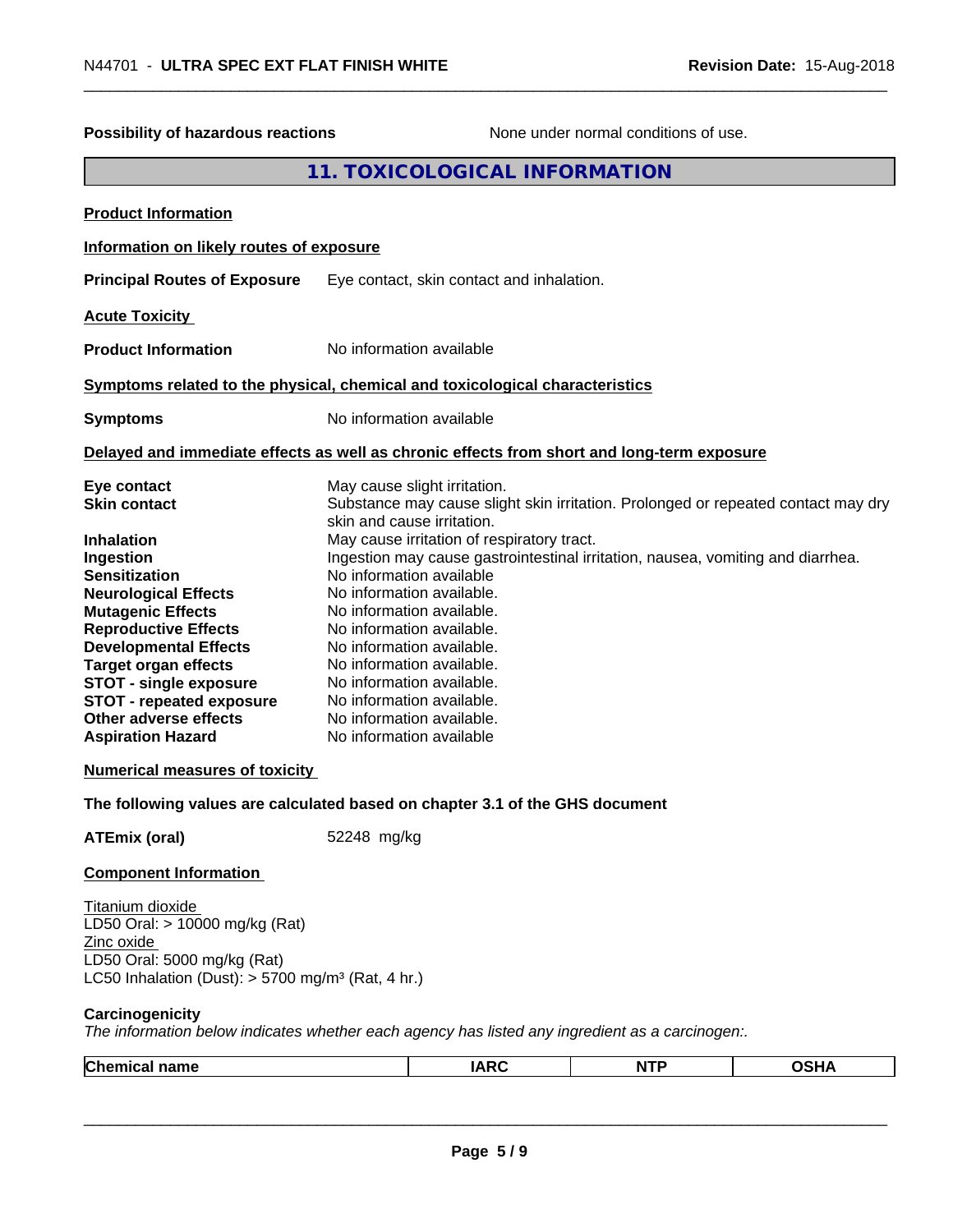#### \_\_\_\_\_\_\_\_\_\_\_\_\_\_\_\_\_\_\_\_\_\_\_\_\_\_\_\_\_\_\_\_\_\_\_\_\_\_\_\_\_\_\_\_\_\_\_\_\_\_\_\_\_\_\_\_\_\_\_\_\_\_\_\_\_\_\_\_\_\_\_\_\_\_\_\_\_\_\_\_\_\_\_\_\_\_\_\_\_\_\_\_\_ N44701 - **ULTRA SPEC EXT FLAT FINISH WHITE Revision Date:** 15-Aug-2018

|                               | <br>റല<br>ssible;<br>Human<br>-- | $\overline{\phantom{a}}$<br>10 <sup>4</sup><br>"SIEC<br>معاد<br>$    -$ |  |
|-------------------------------|----------------------------------|-------------------------------------------------------------------------|--|
| .<br><br>dioxide<br>1 Itanium | nen<br>.:in                      |                                                                         |  |

• Although IARC has classified titanium dioxide as possibly carcinogenic to humans (2B), their summary concludes: "No significant exposure to titanium dioxide is thought to occur during the use of products in which titanium dioxide is bound to other materials, such as paint."

#### **Legend**

IARC - International Agency for Research on Cancer NTP - National Toxicity Program OSHA - Occupational Safety & Health Administration

**12. ECOLOGICAL INFORMATION**

# **Ecotoxicity Effects**

The environmental impact of this product has not been fully investigated.

#### **Product Information**

# **Acute Toxicity to Fish**

No information available

# **Acute Toxicity to Aquatic Invertebrates**

No information available

#### **Acute Toxicity to Aquatic Plants**

No information available

#### **Persistence / Degradability**

No information available.

#### **Bioaccumulation**

No information available.

#### **Mobility in Environmental Media**

No information available.

#### **Ozone**

No information available

#### **Component Information**

#### **Acute Toxicity to Fish**

Titanium dioxide  $LC50:$  > 1000 mg/L (Fathead Minnow - 96 hr.)

#### **Acute Toxicity to Aquatic Invertebrates**

No information available

# **Acute Toxicity to Aquatic Plants**

No information available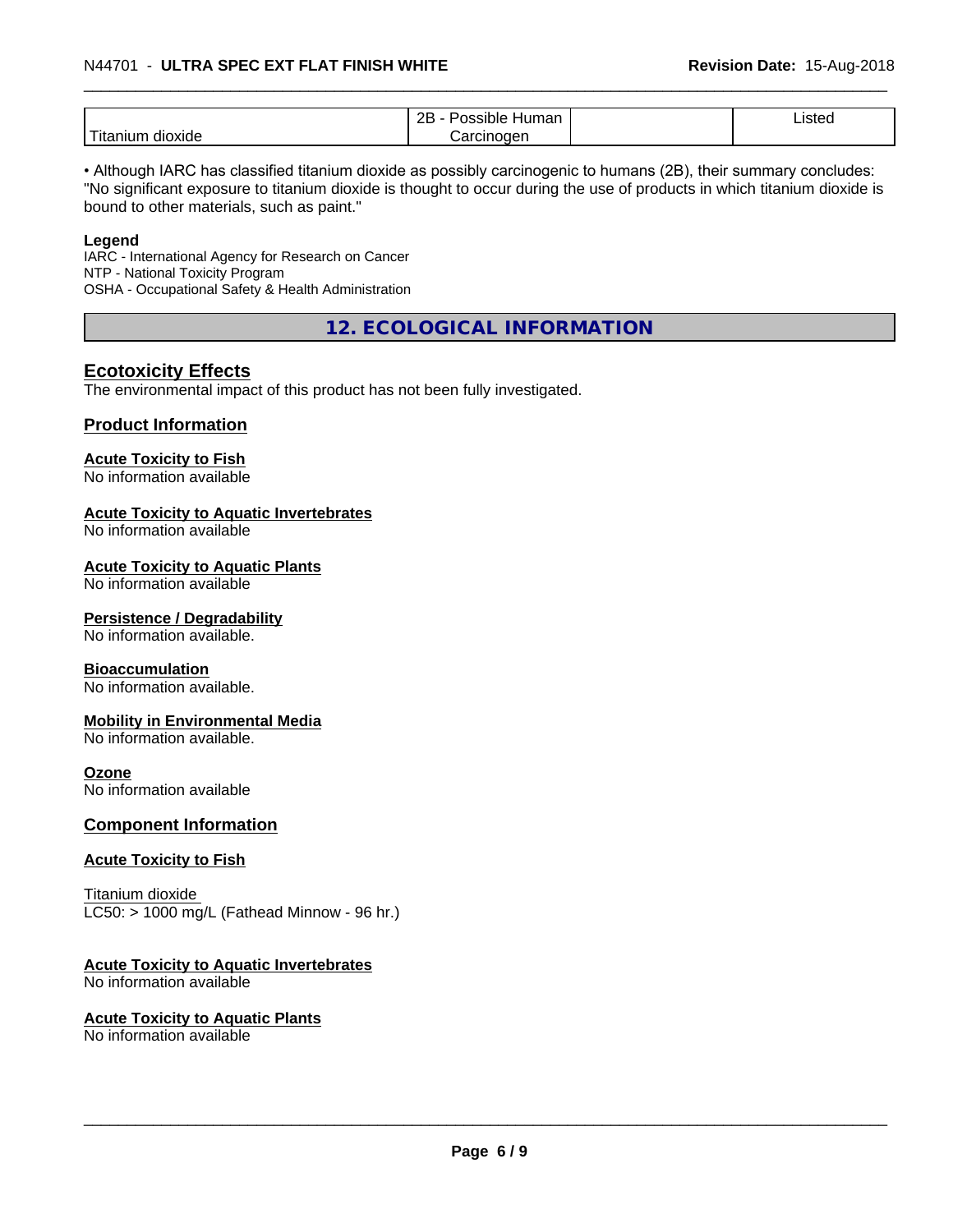|                                  | 13. DISPOSAL CONSIDERATIONS                                                                                                                                                                                               |
|----------------------------------|---------------------------------------------------------------------------------------------------------------------------------------------------------------------------------------------------------------------------|
| <b>Waste Disposal Method</b>     | Dispose of in accordance with federal, state, and local regulations. Local<br>requirements may vary, consult your sanitation department or state-designated<br>environmental protection agency for more disposal options. |
|                                  | <b>14. TRANSPORT INFORMATION</b>                                                                                                                                                                                          |
| <b>DOT</b>                       | Not regulated                                                                                                                                                                                                             |
| <b>ICAO / IATA</b>               | Not regulated                                                                                                                                                                                                             |
| <b>IMDG / IMO</b>                | Not regulated                                                                                                                                                                                                             |
|                                  | <b>15. REGULATORY INFORMATION</b>                                                                                                                                                                                         |
| <b>International Inventories</b> |                                                                                                                                                                                                                           |
| <b>TSCA: United States</b>       | Yes - All components are listed or exempt.                                                                                                                                                                                |

| <b>DSL: Canada</b> | Yes - All components are listed or exempt. |  |
|--------------------|--------------------------------------------|--|
|                    |                                            |  |

# **Federal Regulations**

#### **SARA 311/312 hazardous categorization**

| Acute health hazard               | No |  |
|-----------------------------------|----|--|
| Chronic Health Hazard             | N٥ |  |
| Fire hazard                       | Nο |  |
| Sudden release of pressure hazard | Nο |  |
| Reactive Hazard                   | Nο |  |

#### **SARA 313**

Section 313 of Title III of the Superfund Amendments and Reauthorization Act of 1986 (SARA). This product contains a chemical or chemicals which are subject to the reporting requirements of the Act and Title 40 of the Code of Federal Regulations, Part 372:

| <b>Chemical name</b> | CAS No.   | Weight-% | <b>CERCLA/SARA 313</b><br>(de minimis concentration) |
|----------------------|-----------|----------|------------------------------------------------------|
| Zinc oxide           | 1314-13-2 |          |                                                      |

#### **Clean Air Act,Section 112 Hazardous Air Pollutants (HAPs) (see 40 CFR 61)**

This product contains the following HAPs:

*None*

# **US State Regulations**

# **California Proposition 65**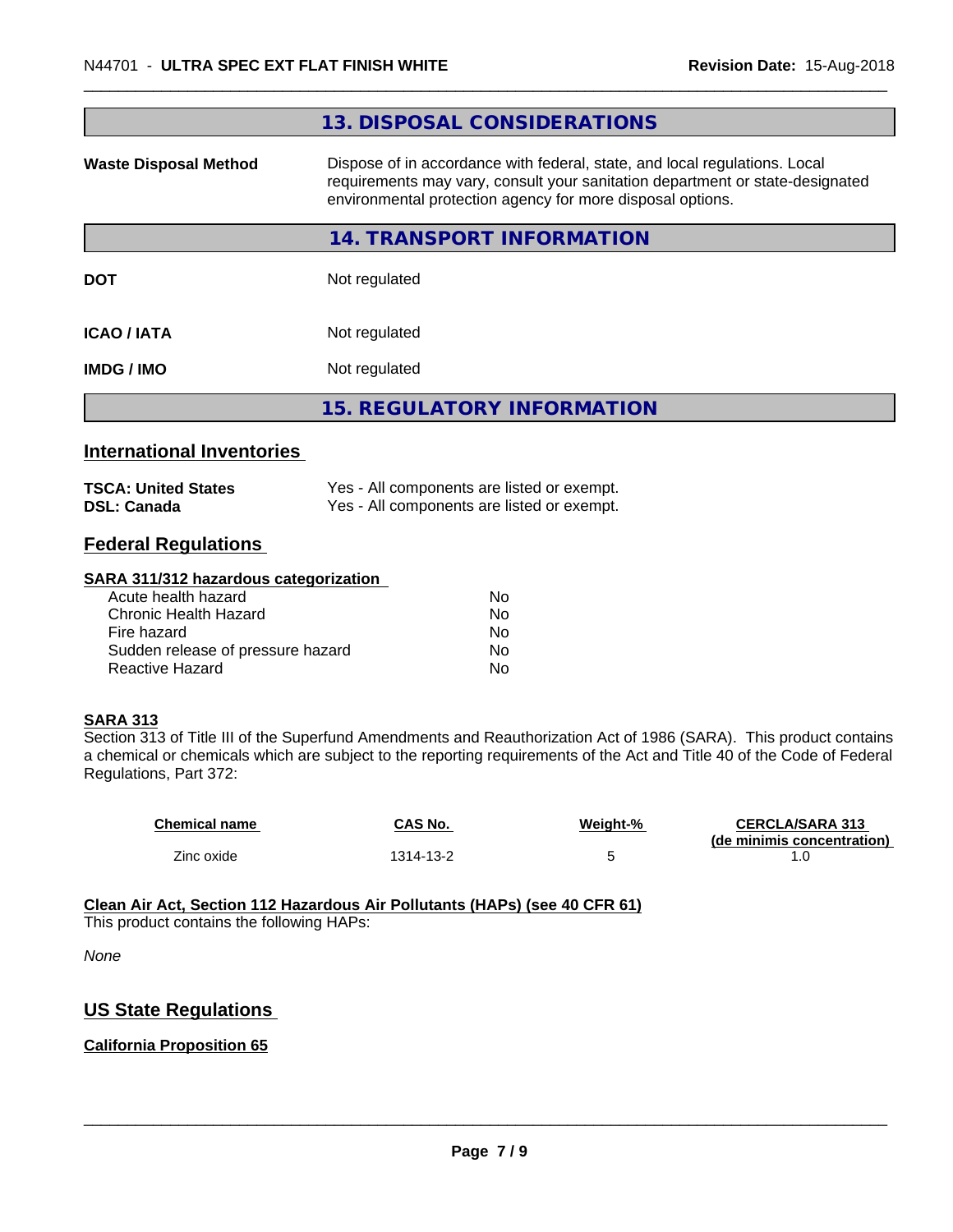# **AVIMARNING:** Cancer and Reproductive Harm– www.P65warnings.ca.gov

#### **State Right-to-Know**

| <b>Chemical name</b> | <b>Massachusetts</b> | <b>New Jersey</b> | Pennsylvania |
|----------------------|----------------------|-------------------|--------------|
| Titanium dioxide     |                      |                   |              |
| Zinc oxide           |                      |                   |              |
| Diatomaceous earth   |                      |                   |              |

#### **Legend**

X - Listed

# **16. OTHER INFORMATION**

| $HMIS -$           | Health: | <b>Flammability: 0</b> | <b>Reactivity: 0</b> | $PPE: -$ |  |
|--------------------|---------|------------------------|----------------------|----------|--|
| <b>HMIS Legend</b> |         |                        |                      |          |  |

# 0 - Minimal Hazard

- 1 Slight Hazard
- 2 Moderate Hazard
- 3 Serious Hazard
- 4 Severe Hazard
- \* Chronic Hazard
- X Consult your supervisor or S.O.P. for "Special" handling instructions.

*Note: The PPE rating has intentionally been left blank. Choose appropriate PPE that will protect employees from the hazards the material will present under the actual normal conditions of use.*

*Caution: HMISÒ ratings are based on a 0-4 rating scale, with 0 representing minimal hazards or risks, and 4 representing significant hazards or risks. Although HMISÒ ratings are not required on MSDSs under 29 CFR 1910.1200, the preparer, has chosen to provide them. HMISÒ ratings are to be used only in conjunction with a fully implemented HMISÒ program by workers who have received appropriate HMISÒ training. HMISÒ is a registered trade and service mark of the NPCA. HMISÒ materials may be purchased exclusively from J. J. Keller (800) 327-6868.*

 **WARNING!** If you scrape, sand, or remove old paint, you may release lead dust. LEAD IS TOXIC. EXPOSURE TO LEAD DUST CAN CAUSE SERIOUS ILLNESS, SUCH AS BRAIN DAMAGE, ESPECIALLY IN CHILDREN. PREGNANT WOMEN SHOULD ALSO AVOID EXPOSURE.Wear a NIOSH approved respirator to control lead exposure. Clean up carefully with a HEPA vacuum and a wet mop. Before you start, find out how to protect yourself and your family by contacting the National Lead Information Hotline at 1-800-424-LEAD or log on to www.epa.gov/lead.

| <b>Prepared By</b>                               | <b>Product Stewardship Department</b><br>Benjamin Moore & Co.<br>101 Paragon Drive<br>Montvale, NJ 07645<br>800-225-5554 |  |
|--------------------------------------------------|--------------------------------------------------------------------------------------------------------------------------|--|
| <b>Revision Date:</b><br><b>Revision Summary</b> | 15-Aug-2018<br>Not available                                                                                             |  |

#### Disclaimer

The information contained herein is presented in good faith and believed to be accurate as of the effective date shown above. This information is furnished without warranty of any kind. Employers should use this information only as a